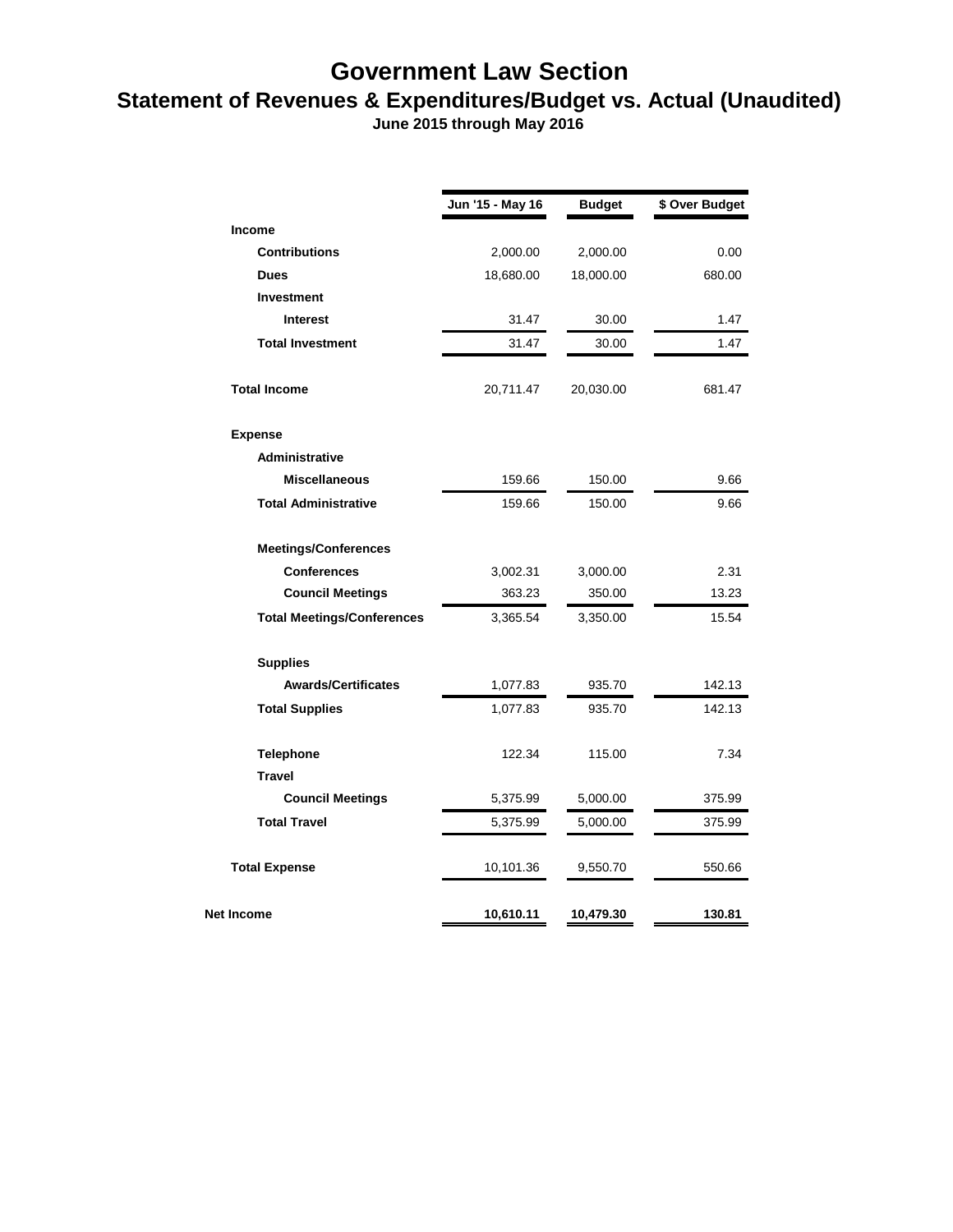## **Government Law Section Rev & Exp Prev Year Comparison**

|  | June 2015 through May 2016 |
|--|----------------------------|
|--|----------------------------|

|                                   | Jun '15 - May 16 | Jun '14 - May 15 | \$ Change  | % Change    |
|-----------------------------------|------------------|------------------|------------|-------------|
|                                   |                  |                  |            |             |
| <b>Income</b>                     |                  |                  |            |             |
| <b>Contributions</b>              | 2,000.00         | 0.00             | 2,000.00   | 100.0%      |
| <b>Dues</b>                       | 18,680.00        | 17,900.00        | 780.00     | 4.36%       |
| <b>Investment</b>                 |                  |                  |            |             |
| <b>Interest</b>                   | 31.47            | 25.50            | 5.97       | 23.41%      |
| <b>Total Investment</b>           | 31.47            | 25.50            | 5.97       | 23.41%      |
| <b>Total Income</b>               | 20,711.47        | 17,925.50        | 2,785.97   | 15.54%      |
| <b>Expense</b>                    |                  |                  |            |             |
| <b>Administrative</b>             |                  |                  |            |             |
| <b>Miscellaneous</b>              | 159.66           | 107.84           | 51.82      | 48.05%      |
| <b>Administrative - Other</b>     | 0.00             | 201.98           | (201.98)   | $(100.0\%)$ |
| <b>Total Administrative</b>       | 159.66           | 309.82           | (150.16)   | (48.47%)    |
| <b>Meetings/Conferences</b>       |                  |                  |            |             |
| <b>Conferences</b>                | 3,002.31         | 1,796.76         | 1,205.55   | 67.1%       |
| <b>Council Meetings</b>           | 363.23           | 304.85           | 58.38      | 19.15%      |
| <b>Total Meetings/Conferences</b> | 3,365.54         | 2,101.61         | 1,263.93   | 60.14%      |
| <b>Supplies</b>                   |                  |                  |            |             |
| <b>Awards/Certificates</b>        | 1,077.83         | 210.00           | 867.83     | 413.25%     |
| <b>Speaker Gifts</b>              | 0.00             | 1,213.00         | (1,213.00) | $(100.0\%)$ |
| <b>Total Supplies</b>             | 1,077.83         | 1,423.00         | (345.17)   | (24.26%)    |
| <b>Telephone</b>                  | 122.34           | 100.12           | 22.22      | 22.19%      |
| <b>Travel</b>                     |                  |                  |            |             |
| <b>Council Meetings</b>           | 5,375.99         | 4,216.87         | 1,159.12   | 27.49%      |
| <b>Total Travel</b>               | 5,375.99         | 4,216.87         | 1,159.12   | 27.49%      |
| <b>Total Expense</b>              | 10,101.36        | 8,151.42         | 1,949.94   | 23.92%      |
| Net Income                        | 10,610.11        | 9,774.08         | 836.03     | 8.55%       |